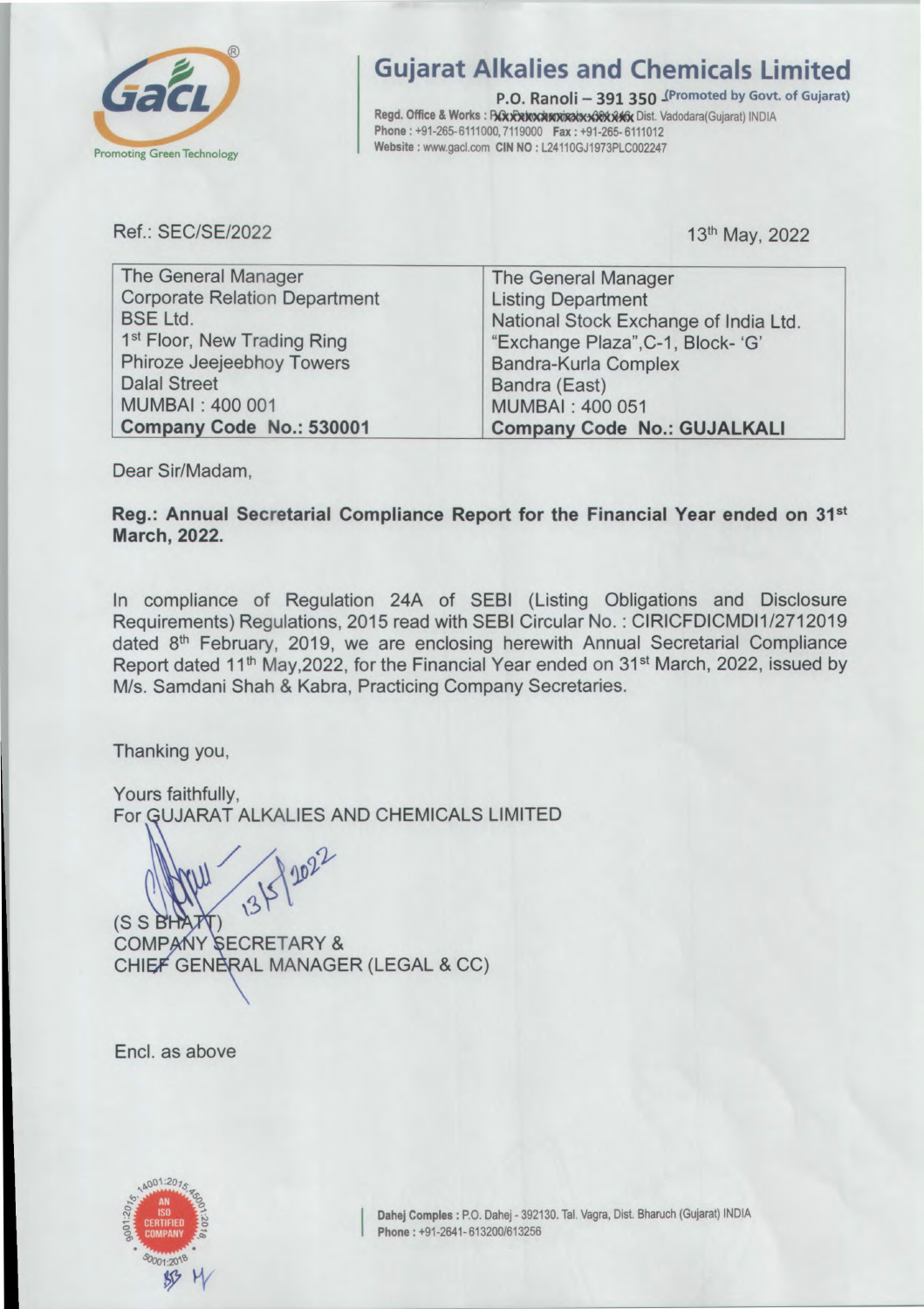## Secretarial Compliance Report

for the Financial Year ended March 31, 2022

[Pursuant to Regulation 24A of SEBI (Listing Obligations and Disclosure Requirements) Regulations,

2015]

We, Sarndani Shah & Kabra, Company Secretaries, have examined (a) all the documents and records made available to us physically/electronically and explanation provided by Gujarat Alkalies and Chemicals Limited having CIN: L24110GJ1973PLC002247 ("Listed Entity"), (b) the filings / submissions made by the Listed Entity to the Stock Exchanges, (c) Website of the Listed Entity, (d) any other document / filing, as may be relevant, which has been relied upon to make this certification, for the Financial Year ended March 31, 2022 ("Review Period") in respect of compliance with the provisions of:

- A. The Securities and Exchange Board of India Act, 1992 ("SEBI Act") and the Regulations, Circulars, Guidelines issued there under; and
- B. The Securities Contracts (Regulation) Act, 1956 ("SCRA"), rules made there under and the Regulations, Circulars, Guidelines issued there under by the Securities and Exchange Board of India ("SEBI");

The specific Regulations, whose provisions and the Circulars / Guidelines issued there under, have been examined for the review period, include: -

- a. Securities and Exchange Board of India (Listing Obligations and Disclosure Requirements) Regulations, 2015;
- b. Securities and Exchange Board of India (Issue of Capital and Disclosure Requirements) Regulations, 2018, (Not applicable during the Review Period);
- c. Securities and Exchange Board of India (Substantial Acquisition of Shares and Takeovers) Regulations, 2011;
- d. Securities and Exchange Board of India (Buyback of Securities) Regulations, 2018, (Not applicable during the Review Period);
- e. Securities and Exchange Board of India (Share Based Employee Benefits and Sweat Equity) Regulations, 2021, (Not applicable during the Review Period);
- f. Securities and Exchange Board of India (Issue and Listing of Debt Securities) Regulations, 2008, (Not applicable during the Review Period);
- Securities and Exchange Board of India (Issue and Listing of Non-Convertible and Redeemable Preference Shares) Regulations, 2013, (Not applicable during the Review Period); g.
- h. Securities and Exchange Board of India (Prohibition of Insider Trading) Regulations, 2015;
- i, Securities and Exchange Board of India (Depositories and Participants) Regulations, 2018;
- j. The Securities and Exchange Board of India (Registrar to an Issue and Share Transfer Agents) Regulation, 1993;

The Listed Entity has also complied with various Circulars / Guidelines issued under above Regulations, including Clauses 6(A) and 6(B) of SEBI Circular No. CIR/CFD/CMD1/114/2019 dated October 18, 2019; and based on the above examination, we hereby report that, during the Review Period:

702, Ocean, Sarabhai Compound, Near Centre Square Mall, Dr. Vikram Sarabhai Road, Vadodara-3900235 Ph: +91 265 2988933-2311933, 9723462962. E-mail: cssamdani@gmaiLcorn **Ompany**   $\frac{1}{2}$ .

**CALLES** 

Shah